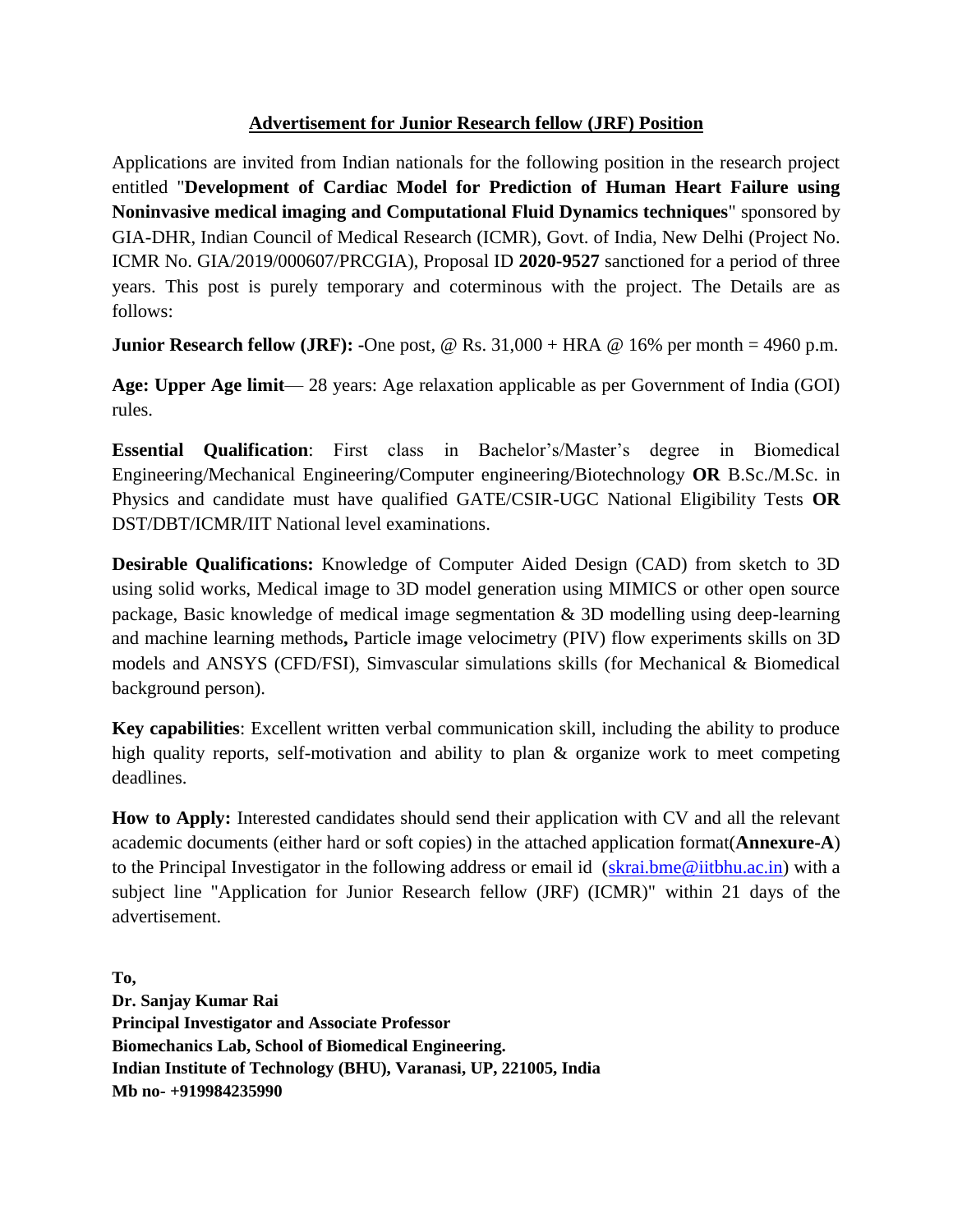## **General Terms and Conditions:**

- 1. The position is purely temporary basis and is coterminous with the project.
- 2. The PI has the discretion to restrict the number of candidates to be called for interviews to a reasonable limit on the basis of qualifications and experience higher than the minimum prescribed in the advertisement.
- 3. Only shortlisted candidates will be communicated by e-mail after the deadline to appear in the interview, and no other communications in this regard will be entertained.
- 4. Venue of Interview: **School of Biomedical Engineering,** IIT (BHU), Varanasi 221005 UP India or **online mode as per the COVID-19 situation.**
- 5. All original certificates need to be presented before the interview for verification.
- 6. The candidate, when selected, is expected to join immediately.
- 7. No TA/DA will be paid for attending the interview.
- 8. The self-attested copies (or scanned copies if sent by e-mail) of all the relevant certificates/documents need to be submitted along with the application.
- 9. For further clarification regarding the application process, the candidate can discuss with the PI over e-mail: [skrai.bme@iitbhu.ac.in](mailto:skrai.bme@iitbhu.ac.in).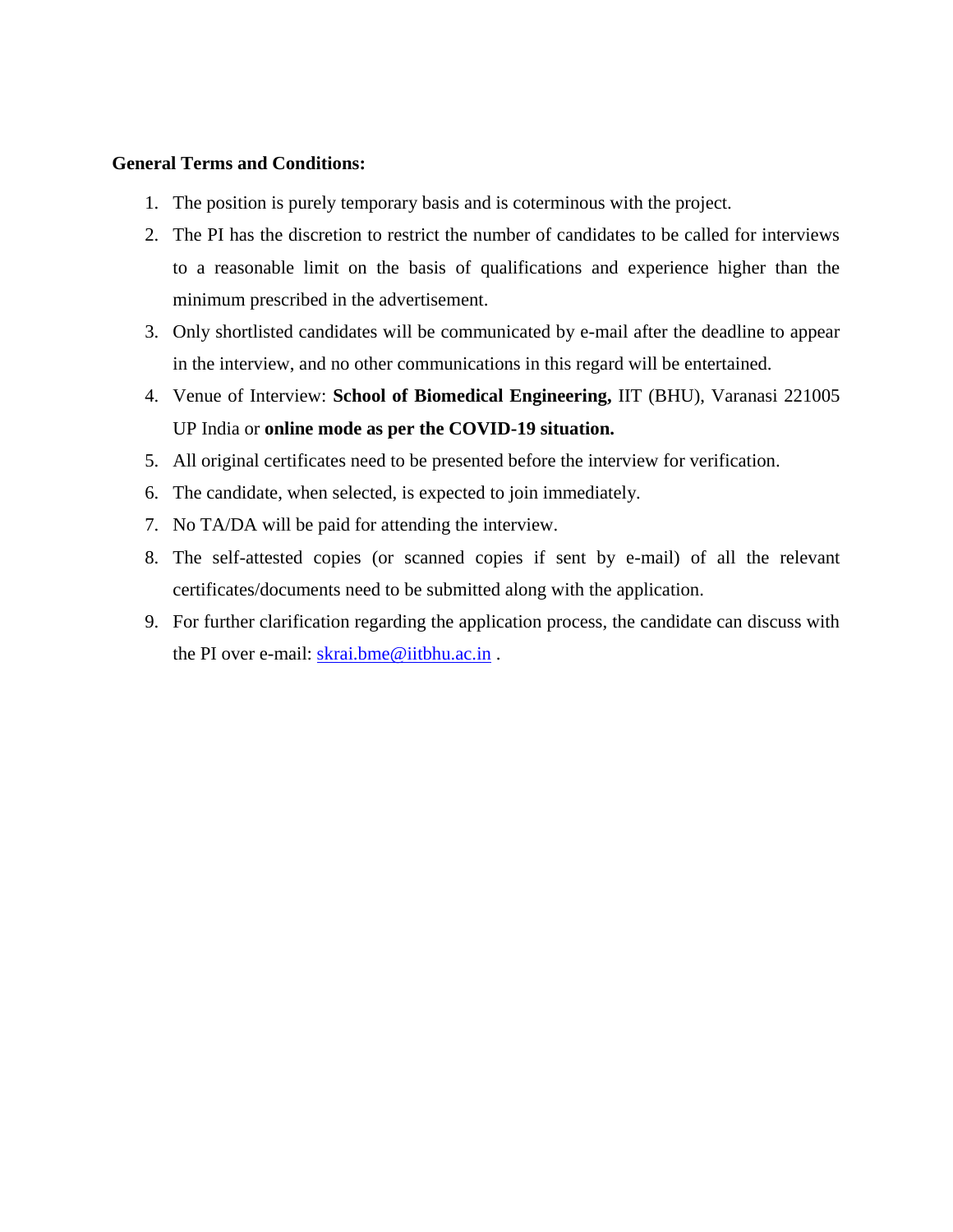## **Annexure-A**

## **Application for Junior Research fellow (JRF) position in the School of Biomedical Engineering, IIT (BHU), Varanasi, 221005, UP India.**

- 2. Date of Birth:
- 3. Sex: M/F
- 4. Category: GEN/SC/ST/OBC
- 5. Marital Status: Y/N
- 6. Nationality:
- 7. Physically handicapped: Y / N
- 8. Names of Father and Mother:
- 9. Address of Correspondence (including phone No):
- 10. E-mail Address:

11. Academic Record (If Available): (a) GATE/CSIR/UGC National Exam Qualification details with % marks/Rank, year of qualifying, etc.

(b) Educational Qualifications:

| Examination with | Name of School, College,        | Year    | Subjects | Percentage of | Distinction/ |
|------------------|---------------------------------|---------|----------|---------------|--------------|
| Specialization   | University/Institute, with city | of      |          | marks/GPA     | Division     |
|                  | and state                       | passing |          | obtained      |              |
|                  |                                 |         |          |               |              |
|                  |                                 |         |          |               |              |
|                  |                                 |         |          |               |              |

12. Brief details of the project carried out (if any) with duration, place of work, area worked on, mentor/guide's name, description of the project and contribution to the project (in not more than 5 sentences), and publication details:

- 13. Working experience (if any):
- 14. Whether currently employed:
- 15. Time required to join this position: